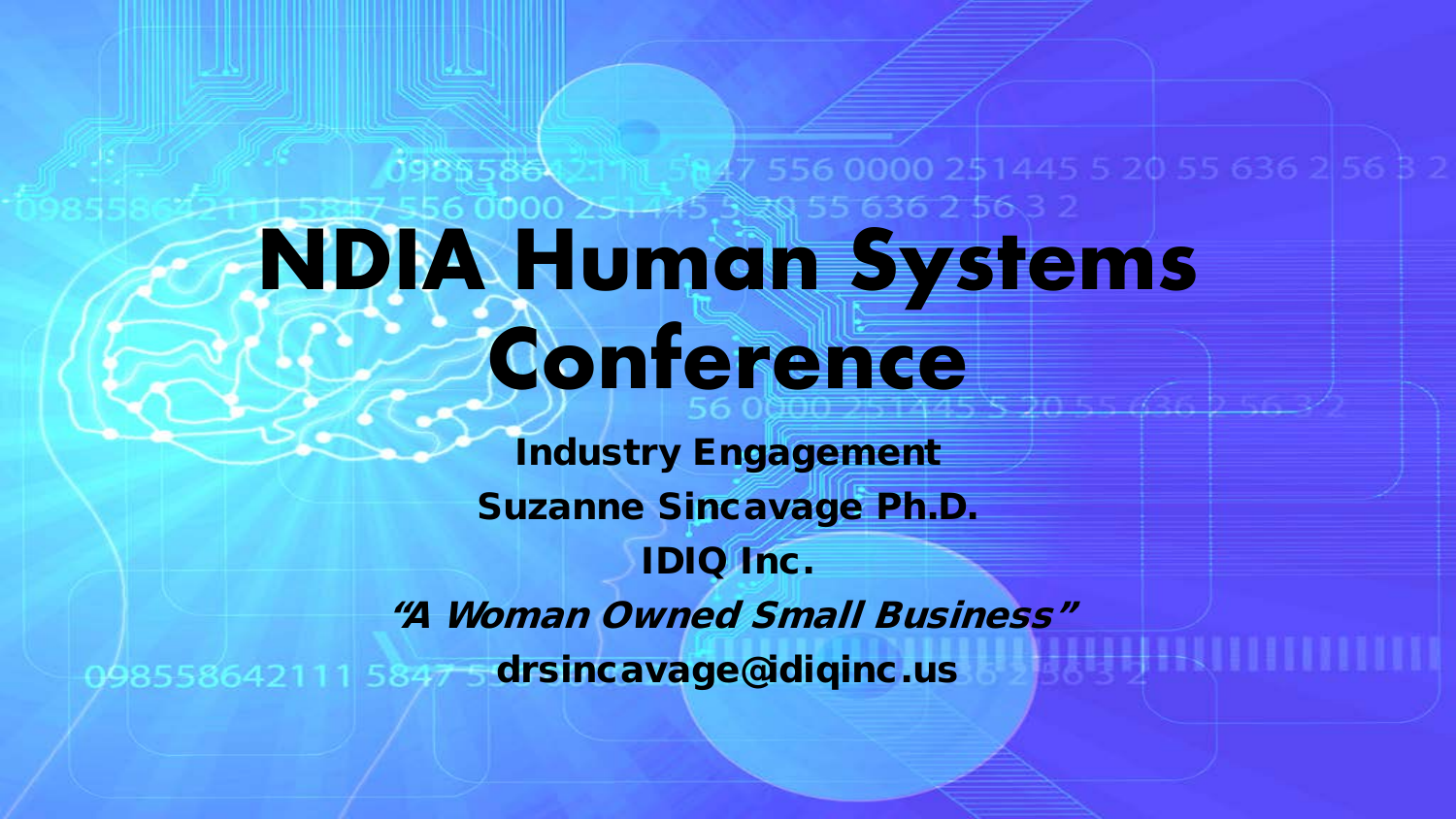## **Industry Engagement**

*We Must form and maintain an aligned partnership to acquire capabilities at the speed of commercial innovation to establish a culture of transformation*

- Government Partnerships
- Global Partnerships
- Non- Profit Partnerships
- Industry Partnerships Small / Medium / Large
- Academia Partnerships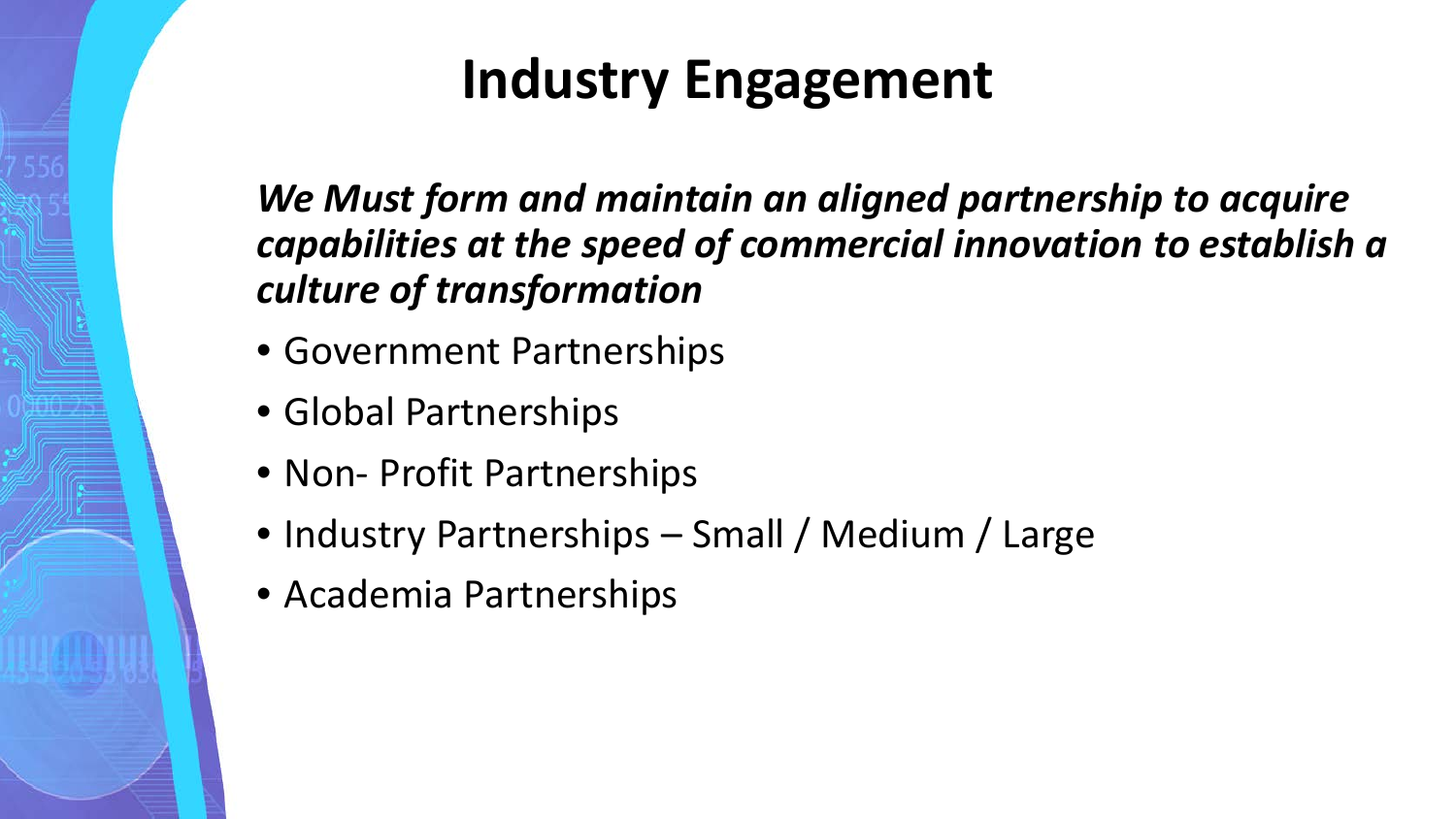## **Industry Engagement Methods for Partnerships**

- Consortiums
- Collaboration
- Industry Days
- NDIA Working Groups
	- Human Systems Division
	- Health Affairs Division
	- Small Business Division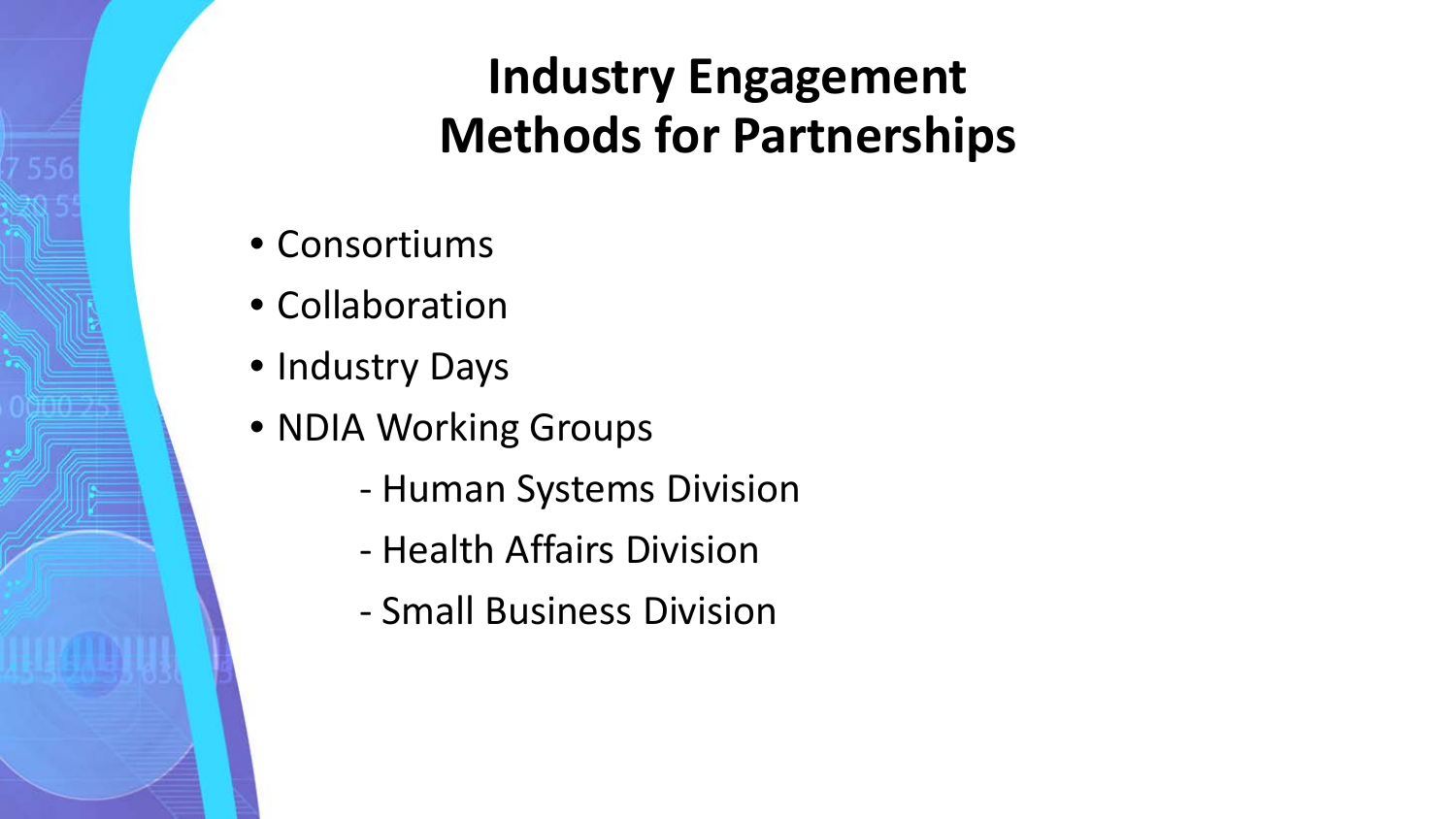### **Industry Engagement Methods for Partnerships "What's Working"**

#### *Consortiums*

• Medical Technology Enterprise Consortium (MTEC)

 - a newly established 501(c)3 corporation that opens new avenues of opportunity for MRMC to partner with small innovative companies, larger companies, universities, foundations, and other entities to develop cutting-edge medical technology solutions in an accelerated timeframe through flexible and innovative business practices

• Consortium leverages Cooperative Agreements (CRADAS) and Other Transactions Agreement (OTA'S)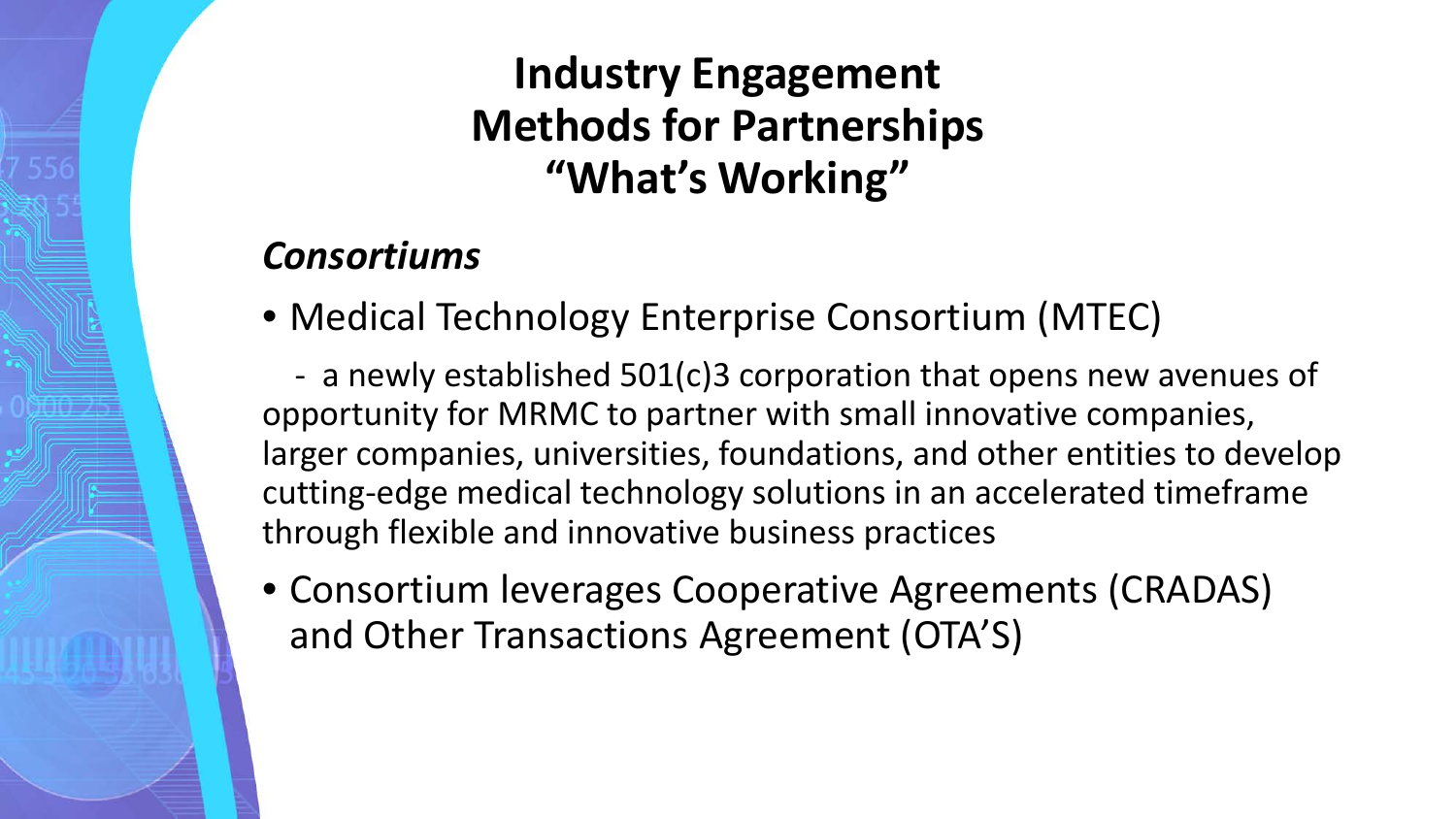### **Industry Engagement Methods for Partnerships "What's Working"**

#### *Collaborations*

#### *Defense Innovation Market Place*

- Centralized online resource to better connect industry with government customers and invigorate innovation
- Industry: Place to learn about DoD investment priorities and capability needs
- Government: Provide new search tools to assess and leverage industry technology projects
- www.DefenseInnovationMarketplace.mil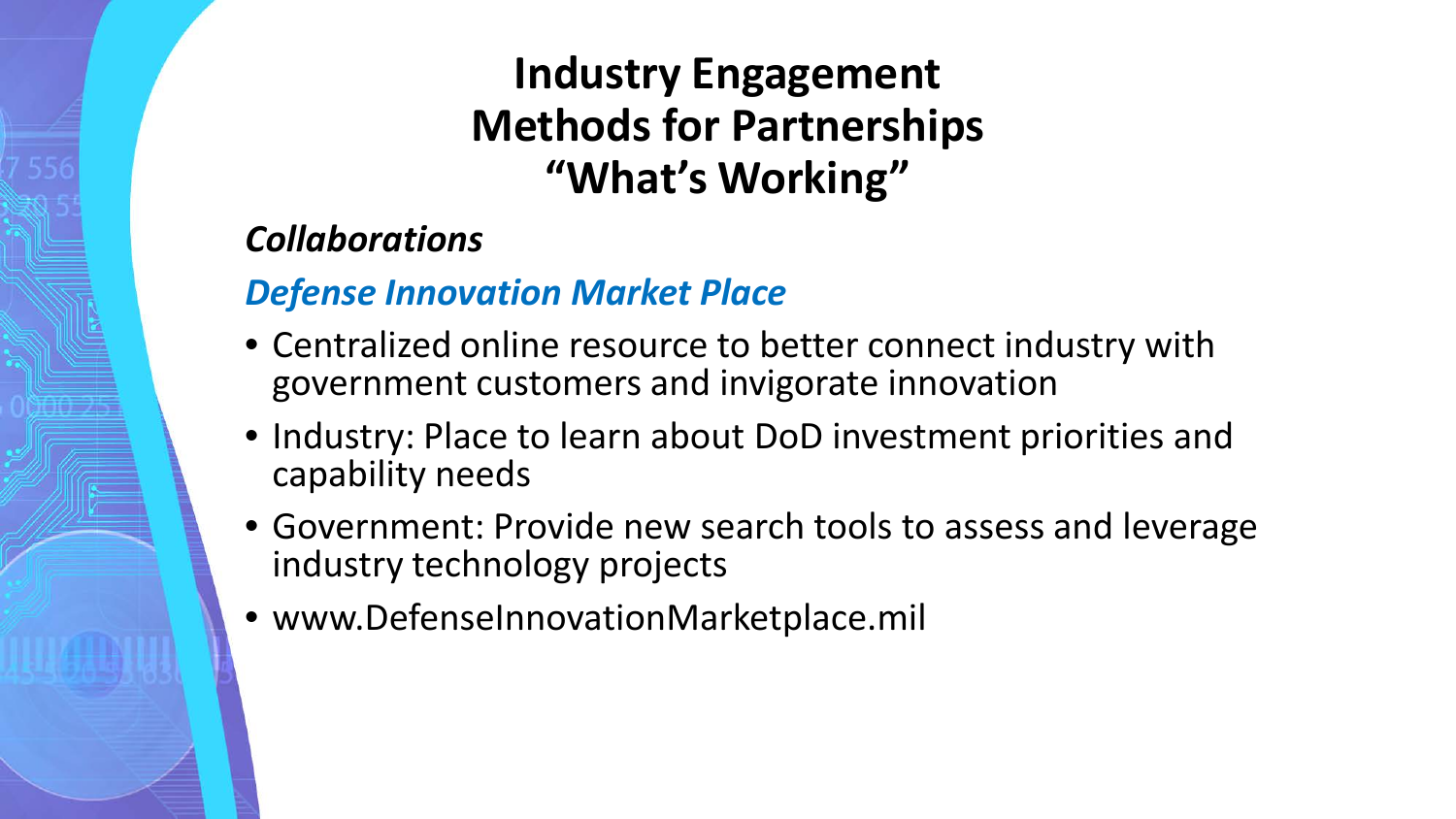### **Industry Engagement Methods for Partnerships "What's New"**

## *Industry Day*

- GSA and DHA Industry Day – Health IT Schedule 70 January 20, 2016 GSA and DHA Key Leadership Presented Collaborative initiative to:

- Develop and implement a consolidated sourcing strategy for DHA Health Information Technology Directorate (HITD) products and services in order to deliver quality and timely support in its MHS provider role.
- Support DHS mission, DHA HITD purchases the following categories of products and services:
	- Information Technology and Communications Services (D Services)
	- Professional, Administrative, and Management Services (R Services) supporting Health Information Technology (HIT) and Automatic Data Processing Equipment, Software, Supplies and Support Equipment (Group 70 Products )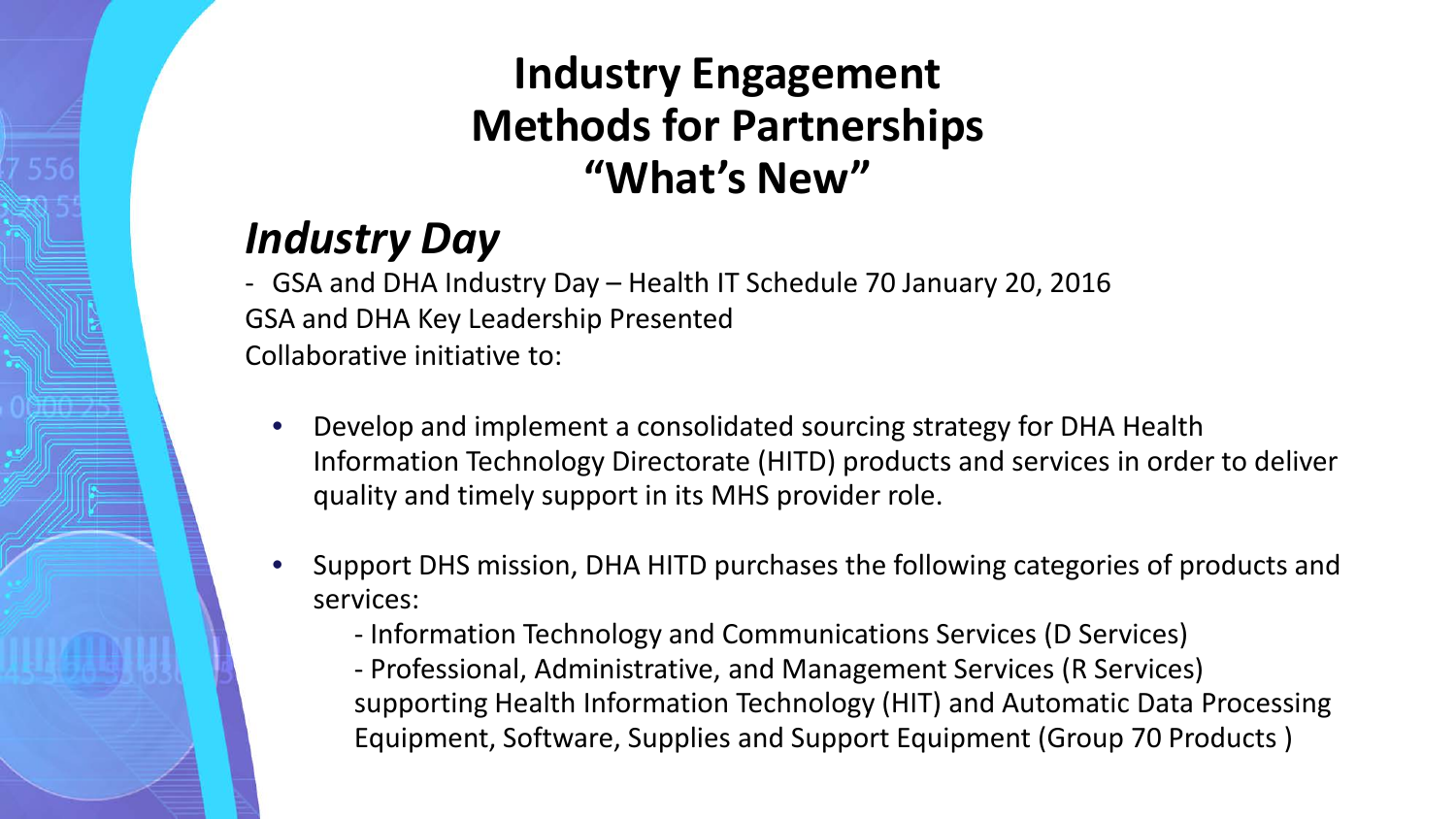### **Industry Engagement Methods for Partnerships What's New**

#### Health IT Schedule 70

- Streamlines agency operations within innovative healthcare networks and Health Information Exchanges (HIEs)
- Improves sharing, data for analytics and decision making.
- Improves/increases effectiveness of healthcare outcomes, quality of care, and population health
- reduces healthcare costs across the nation.
- technologies available through the health IT SIN versus other SINs offering IT Health non-health IT services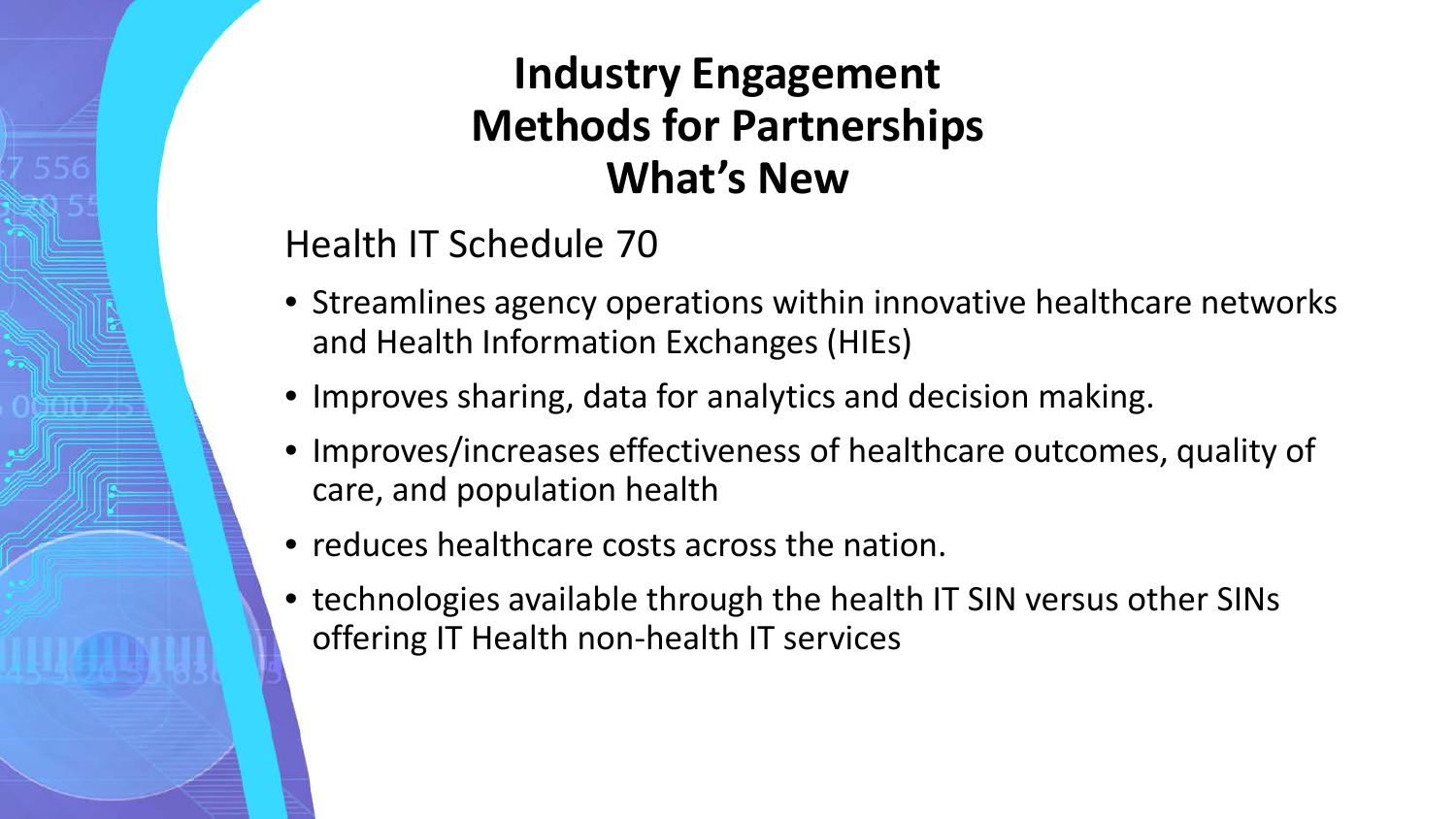#### **Industry Engagement Methods for Partnerships What's New**

Why GSA Developed Schedule 70

- Increased market for Health IT
	- Health IT spending in 2015 -- \$31B
	- Projected annual growth of 7.4%
- Increased agency demand for Health IT products and services
- Supporting Federal Health IT Strategic Plan
	- Expand adoption of Health IT products and services
	- Advance interoperable health information solutions
	- Strengthen healthcare delivery systems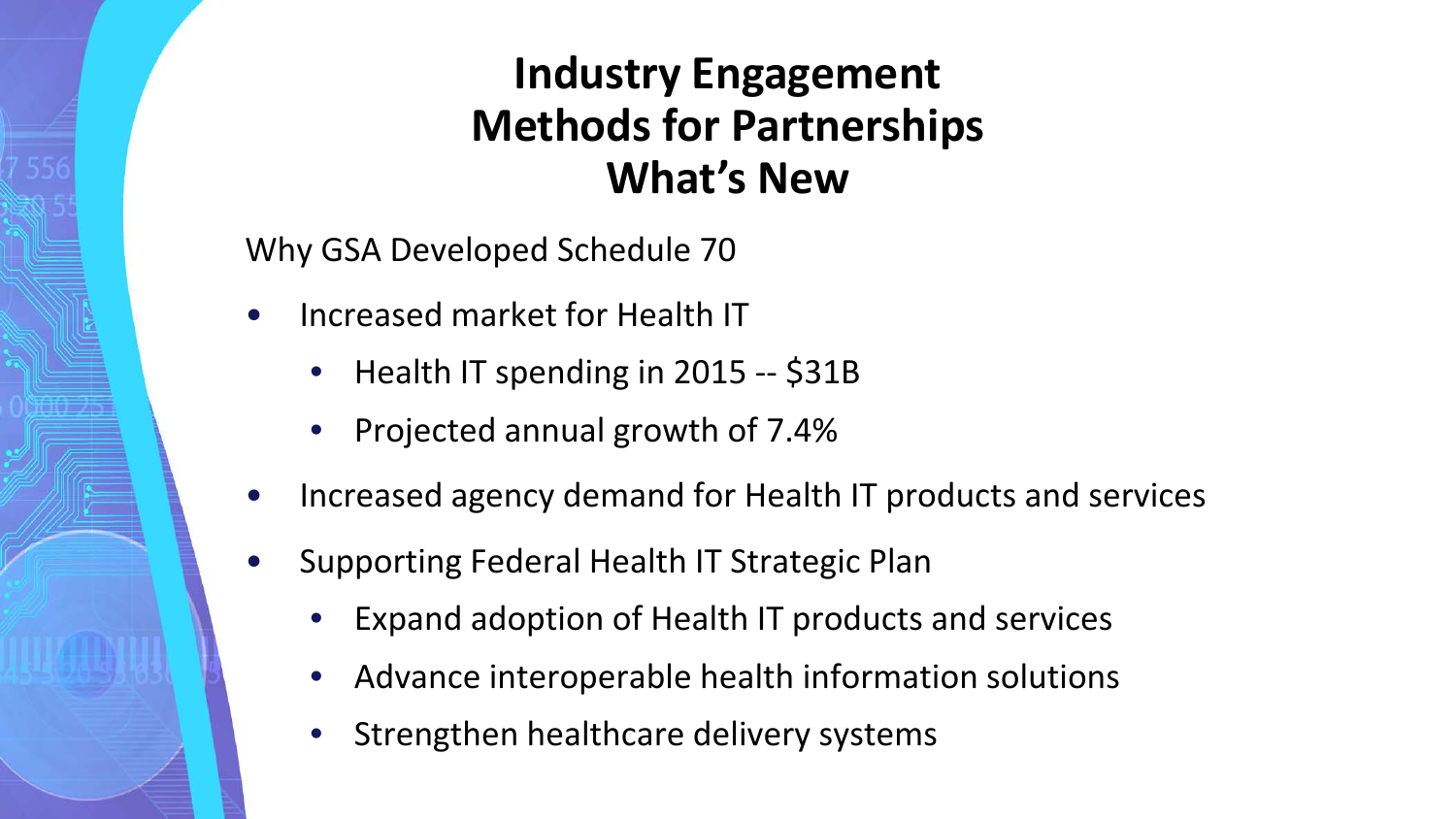#### **Industry Engagement Methods for Partnerships "What's New"**

*Vendor's suitability for offering health care solutions (products and/or services) through the new Health IT SIN must abide by the following laws and regulations:*

- Health Information Technology for Economic and Clinical Health (HITECH) Act;
- The Health Insurance Portability and Accountability Act of 1996 (HIPAA) Privacy Rule;
- The Food and Drug Administration Safety and Innovation Act of 2012 (FDASIA);
- The Affordable Care Act (ACA);
- FDA regulations for medical devices;
- 2015 Edition Health Information Technology (Health IT) Certification Criteria;
- HHS regulations for the meaningful use of electronic health record technology;
- Medicare Access and CHIP Reauthorization Act (MACRA).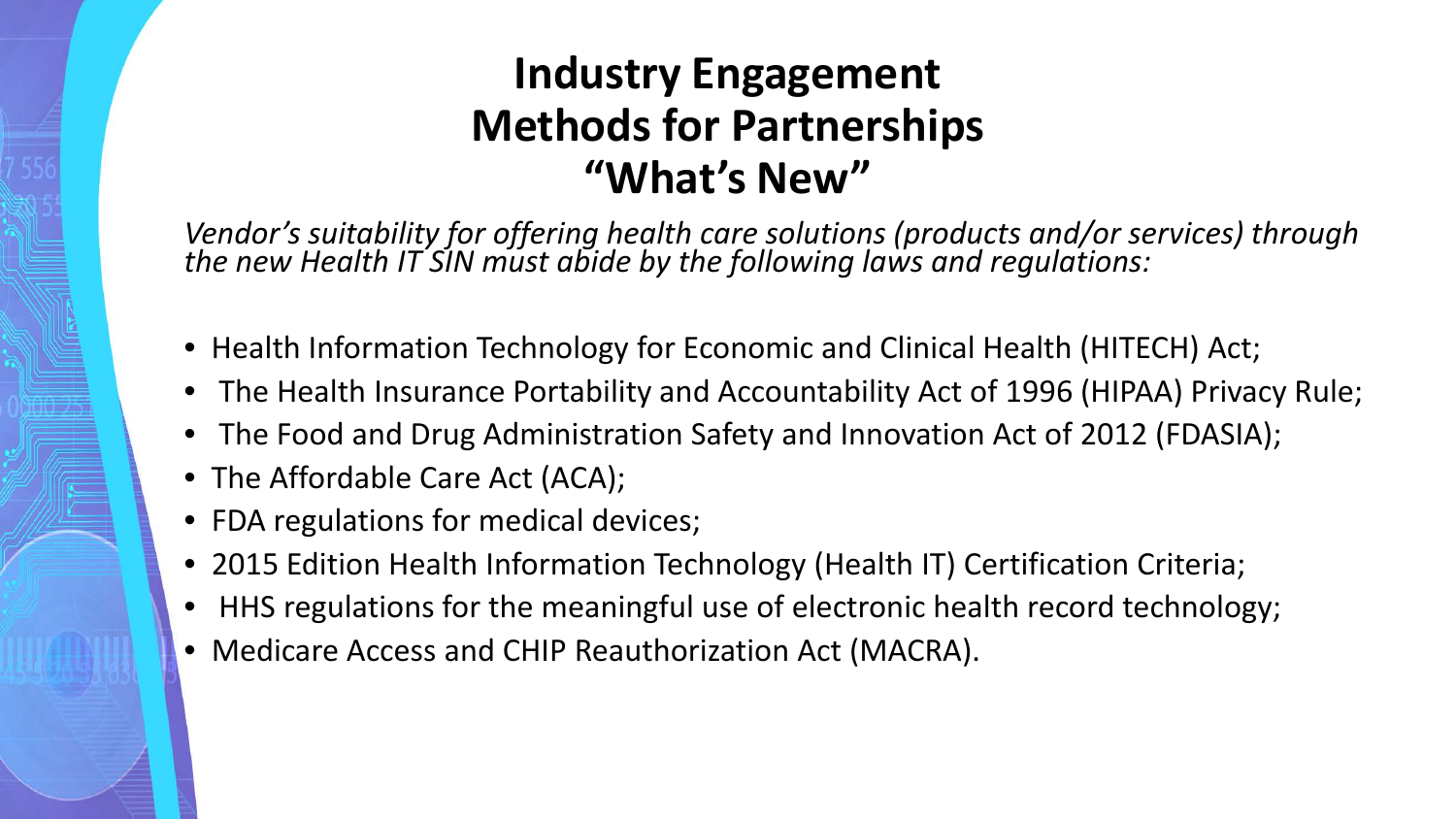### **Industry Engagement Methods for Partnerships "What's New"**

(Refer to the GSA Website and Fed Biz Ops) GSA SIN Examples on Schedule 70 - Encompasses (IoT))

- Purchase of New Equipment
- Term Software License
- Cloud Computing Services
- Information Technology Services
- Health Information Technology